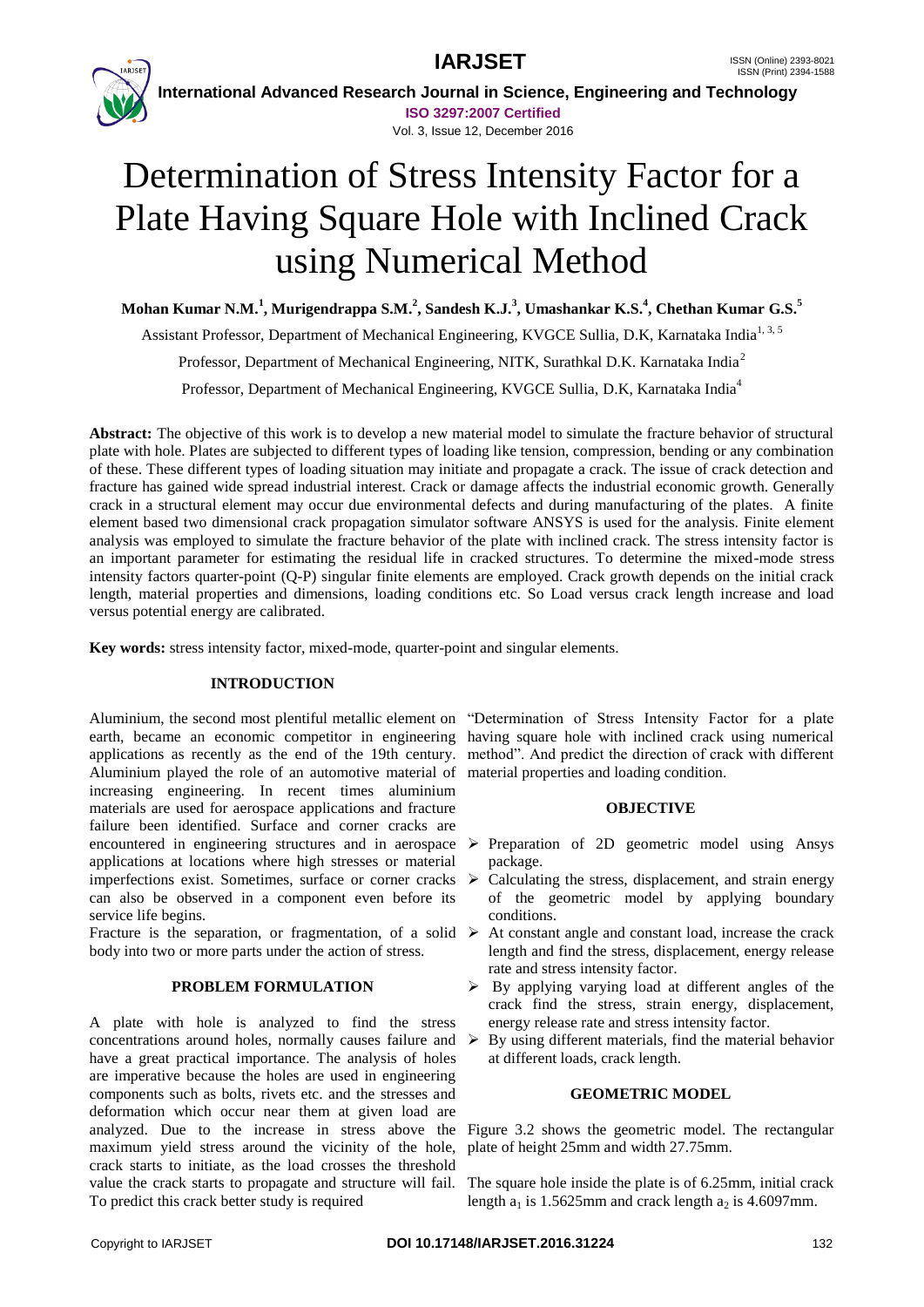

 **International Advanced Research Journal in Science, Engineering and Technology ISO 3297:2007 Certified**

Vol. 3, Issue 12, December 2016



Figure 3.2 Geometric Model

## **MESHING**

In finite element model two lines are highlighted which is shows the crack length. Horizontal crack length denoted by  $a_1$  and inclined crack length denote by  $a_2$  Inclined crack length made angle to the Y axis is  $40^{\circ}$  as shown in geometrical model.



Figure3.3 Geometric Model



Figure 3.4 Enlarged view of crack tip

## **3.2.8 Two conditions are used for the analysis of the plate.**

- Uniaxial load
- Biaxial load



Figure shows the geometric model of uni axial load condition



Figure shows the geometric model of biaxial load condition

## **RESULTS AND DISCUSSION**

By varying the crack angle and with different load condition the stress and energy release rate has been determined. We have considered two materials, mild steel and aluminium in this analysis. The material properties are shown in table 4.1.

| Table: 4.1 Properties of the materials. |  |  |  |
|-----------------------------------------|--|--|--|
|-----------------------------------------|--|--|--|

| <b>Properties</b>  | <b>Aluminum</b>             | <b>Mild Steel</b>      |
|--------------------|-----------------------------|------------------------|
| Elastic<br>Modulus | 70-79 GPa                   | $210$ GPa              |
| Poisson's Ratio    | 0.33                        | 0.28                   |
| Density            | 2600-2800 kg/m <sup>3</sup> | 7850 kg/m <sup>3</sup> |

**CALCULATE THE STRESS NEAR THE CRACK TIP AT VARIOUS ANGLE WITH CONSTANT CRACK AND LOAD.**

## **4.1.1 Aluminium with uniaxial loading.**

The values of crack tip stress, displacement, and strain energy for the boundary conditions shown in figure 4.1 are tabulated in the Table 4.2.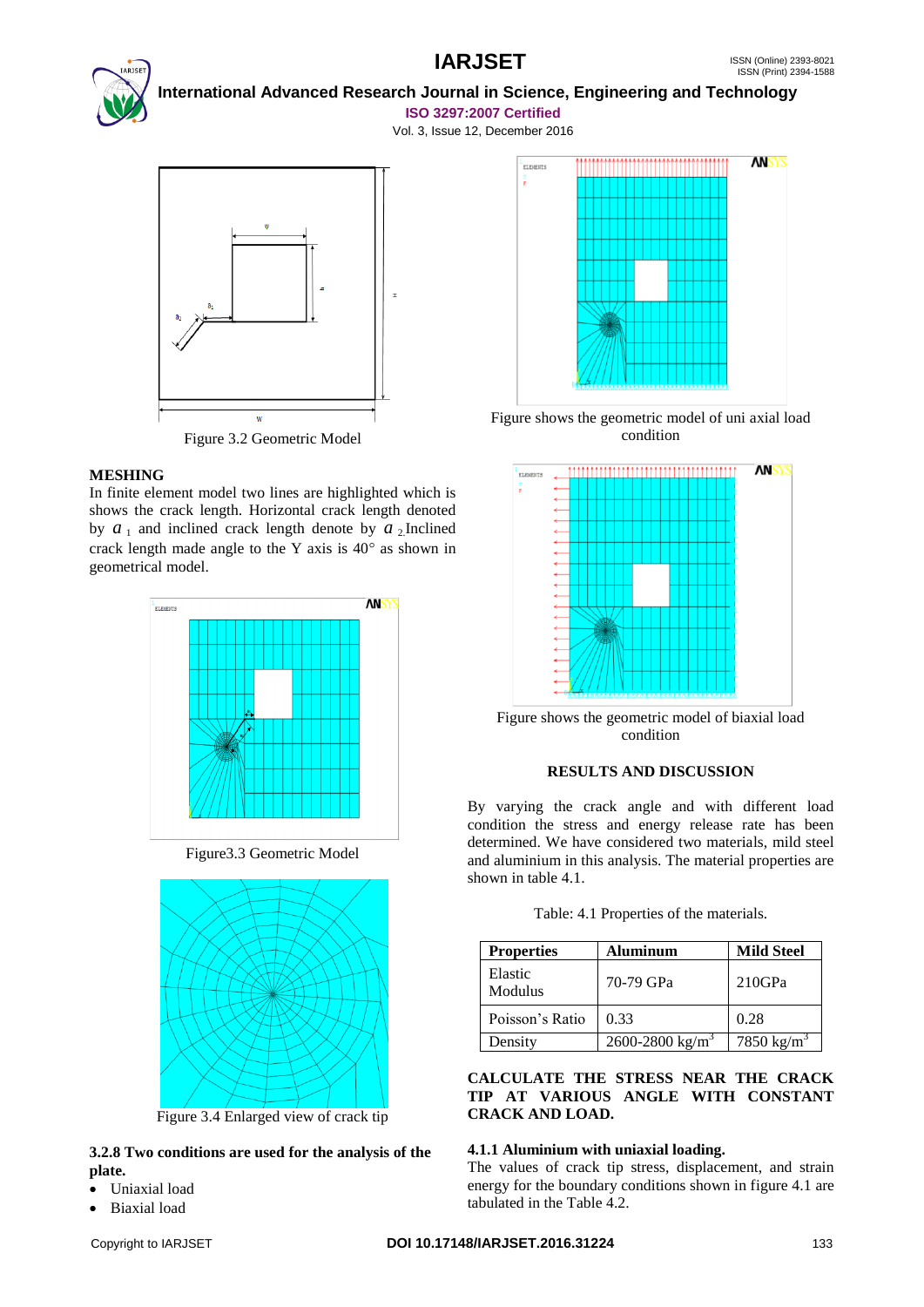

 **International Advanced Research Journal in Science, Engineering and Technology**

**ISO 3297:2007 Certified** Vol. 3, Issue 12, December 2016

| Crack length $a_1$<br>$(10^{-2})$ | Crack length $a_2$<br>$(10^{-2})$ | Angle θ | Crack tip stress   Strain energy<br>N/m <sup>2</sup> | $(\emptyset)$ J | <b>Displacement</b><br>$(\Delta)$ mm |
|-----------------------------------|-----------------------------------|---------|------------------------------------------------------|-----------------|--------------------------------------|
| 1.5625                            | 4.6097                            | 30      | 363.31                                               | 1.565           | 0.27779                              |
| 1.5625                            | 4.6097                            | 35      | 376.38                                               | 1.564           | 0.27756                              |
| 1.5625                            | 4.6097                            | 40      | 387.06                                               | 1.563           | 0.27753                              |

Table 4.2 Variation of strain energy and displacement with varying crack angle





Figure 4.5 shows the Von-mises stress plot for  $30^0$  and  $55^0$ maximum stress of 363.31N/m<sup>2</sup> and 401.03N/m<sup>2</sup> was found **CRACK AND LOAD.** at the crack tip for  $30^0$  and  $55^0$  crack angles respectively. **4.2.1 Mild steel with uniaxial loading.** At the crack tip maximum stress is shown which is By keeping the crack length and load as constant and indicated by red colour and blue colour indicates stress is increasing the crack angle for the plate with square hole, minimum or less at that region.



Figure 4.5 Von-mises stress plot for  $30^0$  crack angle.

## crack angles. It can be observed from the figure that the **TIP AT VARIOUS ANGLE WITH CONSTANT CALCULATE THE STRESS NEAR THE CRACK**

the variation in stress and strain were tabulated in table 4.3.

| Crack length $a_1(10^2)$ | Crack length $a_2(10^2)$ | Angle θ | tip<br><b>Crack</b><br>stress N/m <sup>2</sup> | <b>Strain energy</b><br>$\phi$ ) | <b>Displacement</b><br>$\Delta$ ) mm |
|--------------------------|--------------------------|---------|------------------------------------------------|----------------------------------|--------------------------------------|
| .5625                    | 4.6097                   | 30      | 374.32                                         | 5.432                            | 0.0964                               |
| .5625                    | 4.6097                   | 35      | 385.34                                         | 5.427                            | 0.09632                              |
| .5625                    | 4.6097                   | 40      | 394.15                                         | 5.425                            | 0.00963                              |

Table 4.3.Variation of strain energy and displacement with varying crack angle



Figure 4.8 shows the variation of crack tip stress with varying crack angle. It can be observed from the figure 4.8

that at a crack angle of  $30^0$  a minimum crack tip stress of 374.32 N/m<sup>2</sup> was present and varied linearly till the crack angle of  $55^{\circ}$  with a maximum crack tip stress of 406.67  $N/m<sup>2</sup>$ .

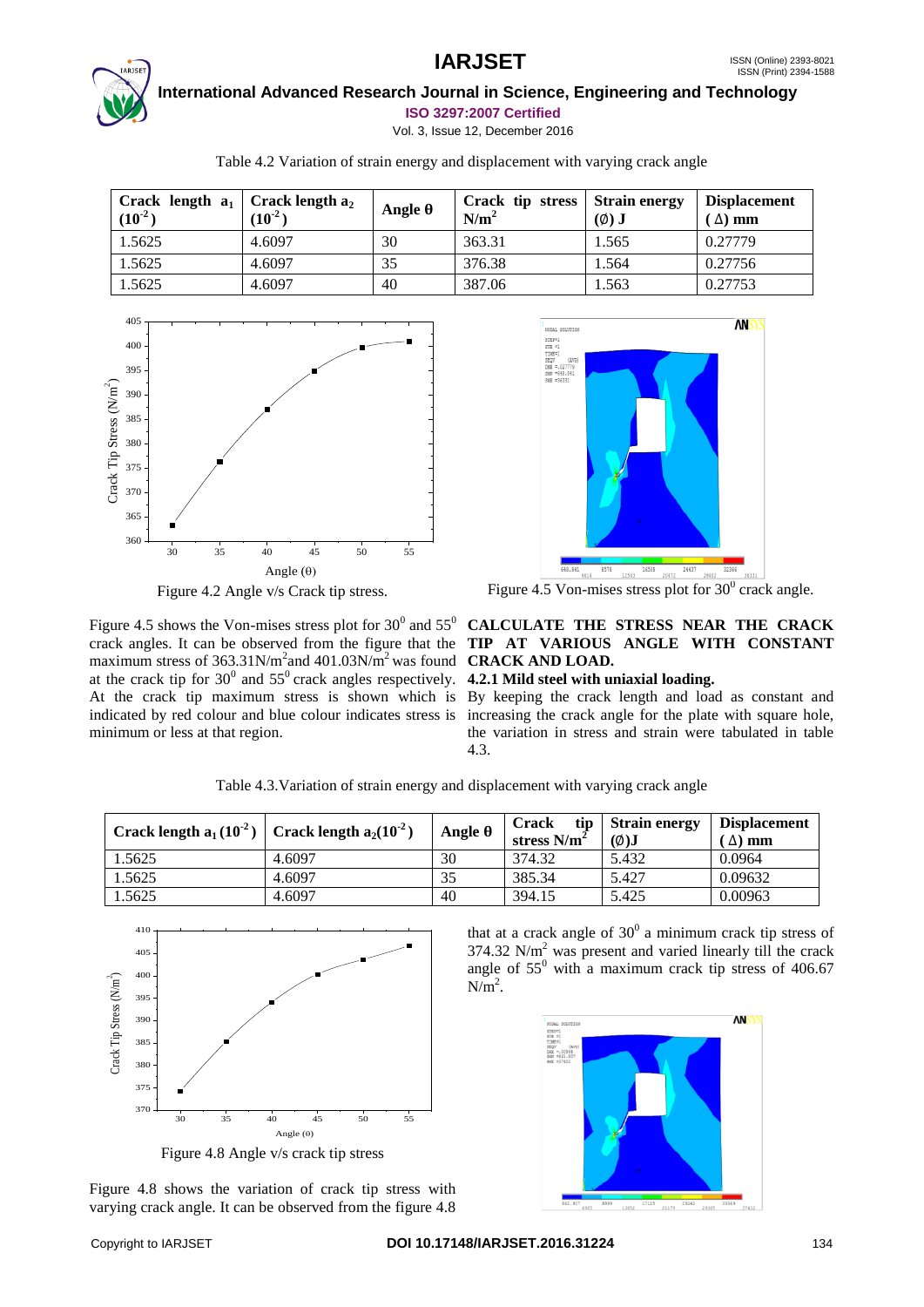

 **International Advanced Research Journal in Science, Engineering and Technology ISO 3297:2007 Certified**

Vol. 3, Issue 12, December 2016

Above figure shows the Von-mises stress plot for  $35^{\circ}$  and respectively. At the crack tip maximum stress is shown the maximum stress of 374.32 N/m<sup>2</sup> and 406.67 N/m<sup>2</sup> stress is minimum or less at that region. was found at the crack tip for  $30^0$  and  $55^0$  crack angles

 $45^\circ$  crack angles. It can be observed from the figure that which is indicated by red colour and blue colour indicates

## **STRESS INTENSITY FACTOR FOR A CRACK LENGTH UNDER VARIOUS BIAXIAL LOADS.**

Table: 4.13 The stress intensity factor for varying load.

## **4.5.1 Aluminium with biaxial load**

| Load<br>$\mathbf N$                | Potential energy<br>at Crack length   at Crack length  <br>4.6097 $(\Pi)$ J | Potential energy<br>4.950 $(\Pi)$ J | <b>Change</b><br>in<br>potential energy<br>$(d \prod) J$ | Energy<br>release rate (<br>$G$ ) Jm <sup>2</sup> | <b>Stress intensity</b><br>factor<br>$\left( \mathbf{k}\right)$<br>$MPa\sqrt{m}$ |
|------------------------------------|-----------------------------------------------------------------------------|-------------------------------------|----------------------------------------------------------|---------------------------------------------------|----------------------------------------------------------------------------------|
| $\sigma_1$ -4000, $\sigma_2$ -2500 | 4.82                                                                        | 4.97                                | $-0.15$                                                  | 44.03                                             | 1.85                                                                             |
| $\sigma_1$ -5000, $\sigma_2$ -3000 | 7.35                                                                        | 7.56                                | $-0.21$                                                  | 61.65                                             | 2.20                                                                             |
| $\sigma_1$ -7500, $\sigma_2$ -5000 | 17.76                                                                       | 18.27                               | $-0.51$                                                  | 149.73                                            | 3.42                                                                             |

500 450 400 Crack tip Stress (N/m<sup>2</sup>) Crack tip Stress (Mm)<br>Crack tip Stress (8)<br>20 - Particular Contract of Crack of Crack of Crack of Crack of Crack of Crack of Crack of Crack of Crack of C<br>All Crack of Crack of Crack of Crack of Crack of Crack of Crack of C 350 300 250 200 Crack tip Stress ۰ Crack tip Stress 150 4000/2500 5000/3000 7500/5000 11000/8000 Load  $(\sigma)$  N

Figure 4.27 Load v/s crack Tip Stress.

Figure 4.27 shows the comparison of the variation of the crack tip stress  $166.80$ N/m<sup>2</sup> for crack lengths of 4.6097 cm at a load of  $\sigma_1$ -4000N,  $\sigma_2$ -2500N and 168.04 N/m<sup>2</sup> for crack lengths of 4.9503 cm at a load of  $\sigma_1$ -4000N,  $\sigma_2$ -2500N and increase linearly till the crack length of 4.6097cm and 4.9503 cm at a load of  $\sigma_1$ -4000N,  $\sigma_2$ -2500N.

## **STRESS INTENSITY FACTOR FOR A CRACK LENGTH UNDER VARIOUS BIAXIAL LOADS.**

## **Mild steel with bi axial load condition**

Figure 4.31 shows the comparison of the variation of the crack tip stress for crack lengths of 4.6097 cm and 4.9503 cm respectively.

| Load<br>$\mathbf N$                    | Potential energy<br>at Crack length   at Crack length  <br>4.6097 $(\Pi)$ J | Potential energy<br>4.6097 ( $\Pi$ ) J | <b>Change</b><br>in<br>potential<br>energy $(d\Pi)$ J | Energy<br>release rate<br>$(G)$ Jm <sup>2</sup> | <b>Stress intensity</b><br>factor<br>$\mathbf (k)$<br>$MPa\sqrt{m}$ |
|----------------------------------------|-----------------------------------------------------------------------------|----------------------------------------|-------------------------------------------------------|-------------------------------------------------|---------------------------------------------------------------------|
| $\sigma_{x}$ -4000, $\sigma_{2}$ -2500 | 1.79                                                                        | l.84                                   | -7                                                    | 14.67                                           | 1.82                                                                |
| $\sigma_1$ -5000, $\sigma_2$ -3000     | 2.73                                                                        | 2.81                                   | -8                                                    | 23.48                                           | 2.31                                                                |
| $\sigma_1$ -7500, $\sigma_2$ -5000     | 6.62                                                                        | 6.80                                   | $-18$                                                 | 52.84                                           | 3.46                                                                |

Table: 4.13 The stress intensity factor for varying load.



Figure 4.31 Load v/s crack Tip Stress

## **CONCLUSION**

## 5.1 CONCLUSION BASED ON ANALYTICAL STUDY:

Mixed-mode stress intensity factor solutions were presented for inclined cracks in finite thickness plates under uniform tensile loading conditions. As the numerical solution tool, ANSYS -11 was used, different crack lengths, crack angles and different load conditions were considered and plate was analyzed.

 With the variation of load results in increases of the crack tip stress, potential energy, energy release rate and stress intensity factor.